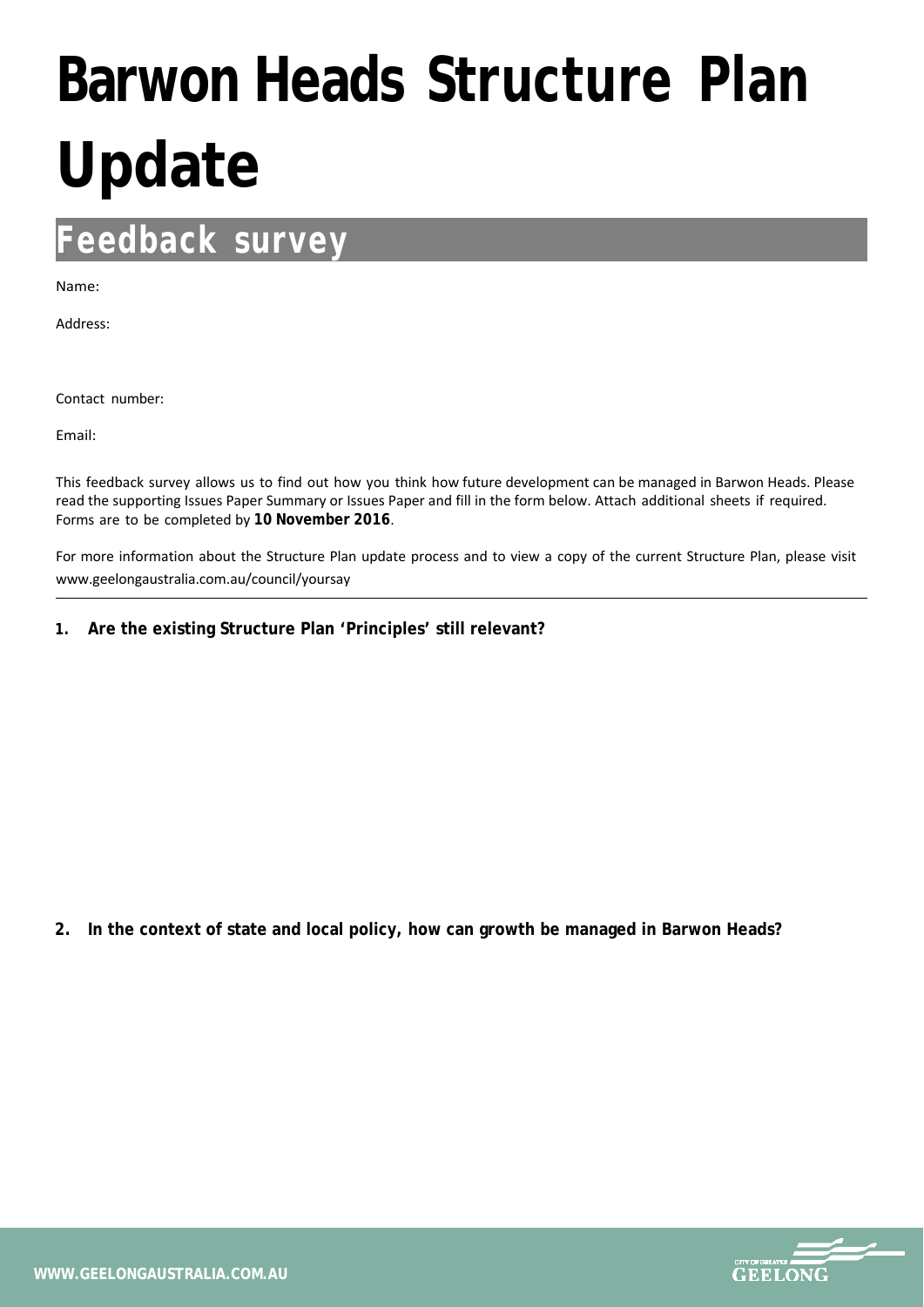**3. What elements of residential character are important to you?** 

**4. How much planning control would be appropriate to manage residential character?**

**5. Are there any improvements you think could be achieved within the town centre?**

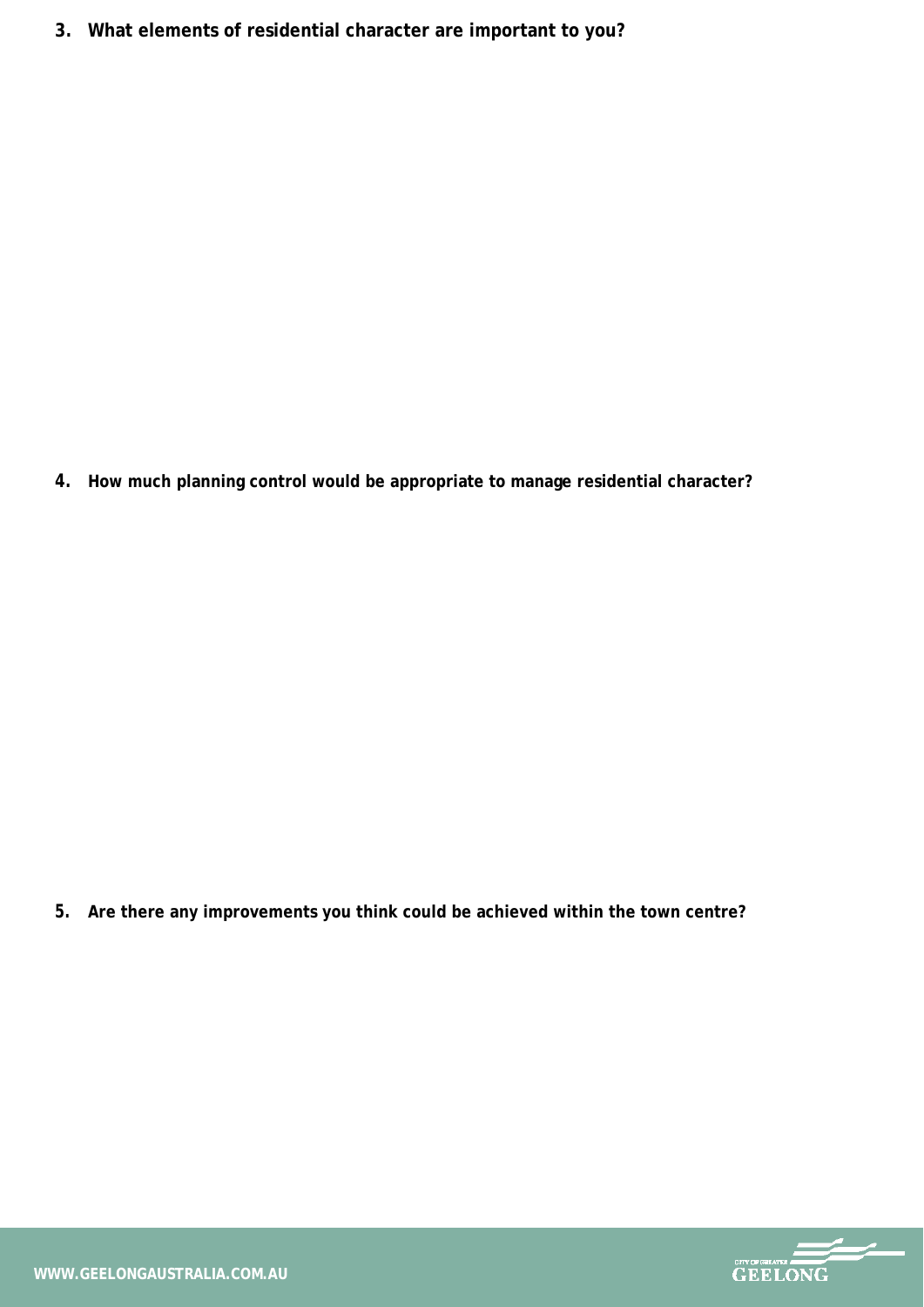**6. What issues have you had with parking or access? What time of the day or week have there been issues?**

- **7. What would you consider as appropriate potential options to address parking in the future?** Some options may include:
	- Park and ride for visitors
	- Residential permit parking
	- Special Rates and Charges Scheme to fund future improvements for parking development or additional car parks.

**8. Is there currently any issues accessing a service or you are required to travel out of the township?**